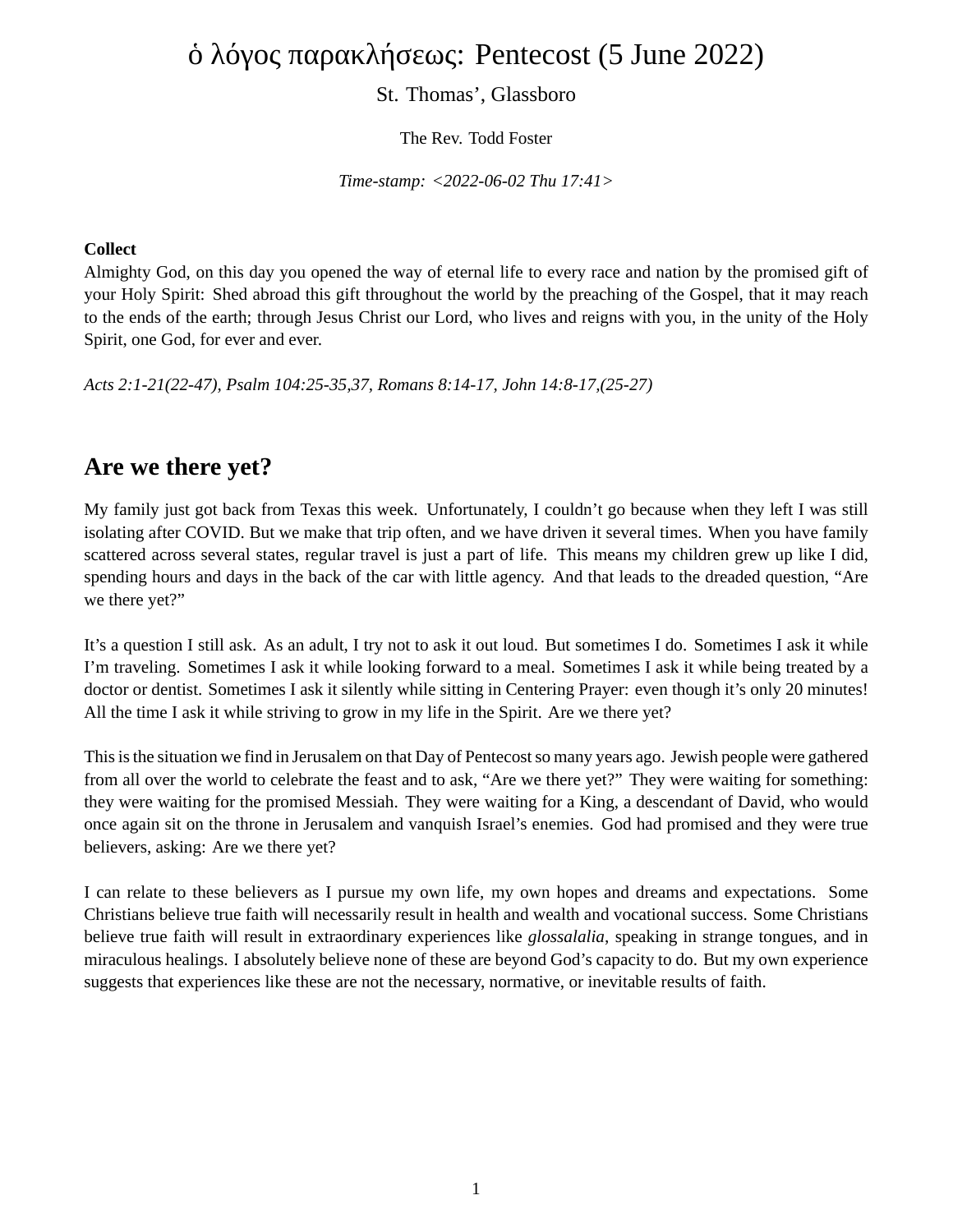# **Not the "good life" you were looking for**

I have various mentors I look up to, people who walked alongside me during difficult seasons of my life and modeled life in the Spirit. I am struck by the disappointments they encountered and how their faith stood out even more strongly as a result of their disappointment. Jack wasn't elected Bishop, and the Center for Spiritual Growth he started instead no longer exists. Edward was chased out of vocational ministry because he refused to play by the rules of white supremacy in the deep South of 60 years ago. Joanne was hurt deeply by a bitter divorce from an Episcopal priest. Yet from each of their disappointments and their pains, each of these somehow brought forth a grace and a loving kindness that encouraged me in *my* dark places and pointed me toward what God was doing in my life!

In our account of that Pentecost following Jesus' death and Resurrection, Peter and the disciples are asking a similarly hard thing of their Jewish brothers and sisters. Instead of a throne there was a cross. Instead of conquest there was crucifixion. Instead of an eternal kingdom, there was death. They were still waiting. Are we there yet?

### **Resurrection**

So Peter sets out to explain: This strange phenomenon you hear, untutored fishermen speaking the languages of Europe, Africa, Arabia, and Asia: this is a fulfillment of prophecy. It is a sign that we have arrived. The prophet Joel said: "In the last days it will be, God declares, that I will pour out my Spirit upon *all* flesh…" "Then *everyone* who calls on the name of the Lord shall be saved." Fulfillment may not look like what you had hoped for or expected. All your dreams built up and lovingly cherished. In fact, says Peter, it's better than that. Your dreams were too small, your expectations too low. God chose not just the Jews, but *all flesh* and *everyone who calls on the name of the Lord.* What God has done, is doing all around you, has already arrived and is just waiting for you to open your eyes and to notice it! You are asking "Are we there yet?" and the answer is a resounding "Yes!"

Jesus allowed the people to lash out with their small imaginations upon his body. And how did he respond to all those betrayers and abandoners? All those who clamored for his death? They were now being invited to take part in the fruits of his *victory.* In the Resurrection Jesus became exactly that victorious king who would reign eternally, but even more surprising and more powerful than anyone had dreamed of. Anyone but God, that is.

The circle of those who knew Jesus as Lord began with those who had known him best but it quickly began expanding.

In Acts 2, Peter addresses a Jewish audience from around the world, many of whom believed in Jesus.

In Acts 8, Philip brings the Gospel to the people of Samaria – a people who were discriminated against because of their mixed-race ancestry and their questionable religious practices. Yet the Holy Spirit fell upon them in power.

Late in Acts 8, Philip is again carried by the Holy Spirit to preach to someone utterly foreign: an African person of non-binary sexual identity. That person, too, went on their way rejoicing in God's love and acceptance.